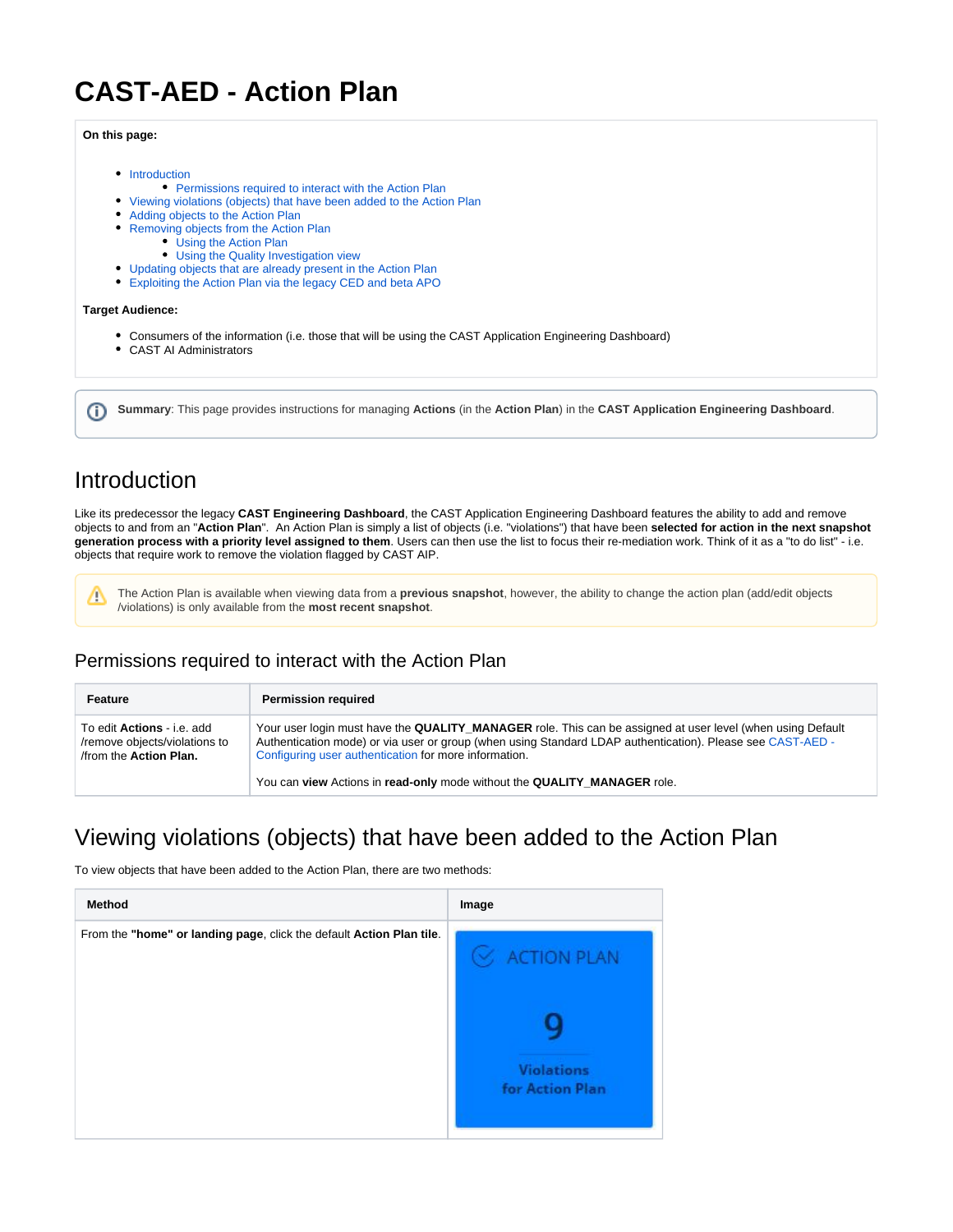

#### The Action Plan list will then be displayed:

| <b>Action Plan</b> |                                 |                |                                                                                                                |                                         |
|--------------------|---------------------------------|----------------|----------------------------------------------------------------------------------------------------------------|-----------------------------------------|
|                    | <b>Detail of actions</b>        | $\checkmark$ 0 | $\odot$ 0<br>new4                                                                                              | N.                                      |
|                    | 三                               | F              | <b>QUALITY RULE</b>                                                                                            | <b>OBJECT NAME LOCATION</b>             |
|                    | <b>8800</b>                     | new            | Avoid Procedures using an Insert, Update, Delete, Create Table or Select without including error<br>management | default.CASTPUBS.dbo.CallCreateSale     |
|                    | $\bullet\bullet\bullet\text{-}$ | new            | Avoid Procedures using an Insert, Update, Delete, Create Table or Select without including error<br>management | default.CASTPUBS.dbo.CreateNewInvoice   |
|                    | $\bullet$ 000                   | new            | Avoid Procedures using an Insert, Update, Delete, Create Table or Select without including error<br>management | default.CASTPUBS.dbo.CreateNewOrderLine |
|                    |                                 | new            | Avoid Procedures using an Insert, Update, Delete, Create Table or Select without including error<br>management | default.CASTPUBS.dbo.CreateSale         |

#### **Key:**

| Item          | <b>Description</b>                                                                                                                                                                                                                                                                                    |  |  |  |  |  |  |
|---------------|-------------------------------------------------------------------------------------------------------------------------------------------------------------------------------------------------------------------------------------------------------------------------------------------------------|--|--|--|--|--|--|
|               | Resolved: Total number of objects in the Action Plan that have been corrected and are no longer violating the rule since the last<br>snapshot was generated - i.e. the object has been remediated.                                                                                                    |  |  |  |  |  |  |
| $\circ$       | Pending: Total number of objects in the Action Plan that are STILL violating a rule since the last snapshot was generated - i.e. the<br>problem has not been fixed                                                                                                                                    |  |  |  |  |  |  |
|               | New: Total number of objects in the Action Plan that have been added to the list since the last snapshot was generated - their status<br>will be checked during the next snapshot generation.                                                                                                         |  |  |  |  |  |  |
|               | This check box allows you to:<br>modify the object's priority in the Action Plan<br>• remove the object from the Action Plan if the issue has been resolved or you no longer need to remediate the issue.<br>Note that the check box is only visible if your login has the QUALITY_MANAGER role.<br>Œ |  |  |  |  |  |  |
| $\bullet$ 000 | Displays the priority given to the object when it was added to the action plan, ranging from:                                                                                                                                                                                                         |  |  |  |  |  |  |
| <br>          | • Low (one dot)<br>Moderate (two dots)<br>High (three dots)<br>Extreme (four dots)                                                                                                                                                                                                                    |  |  |  |  |  |  |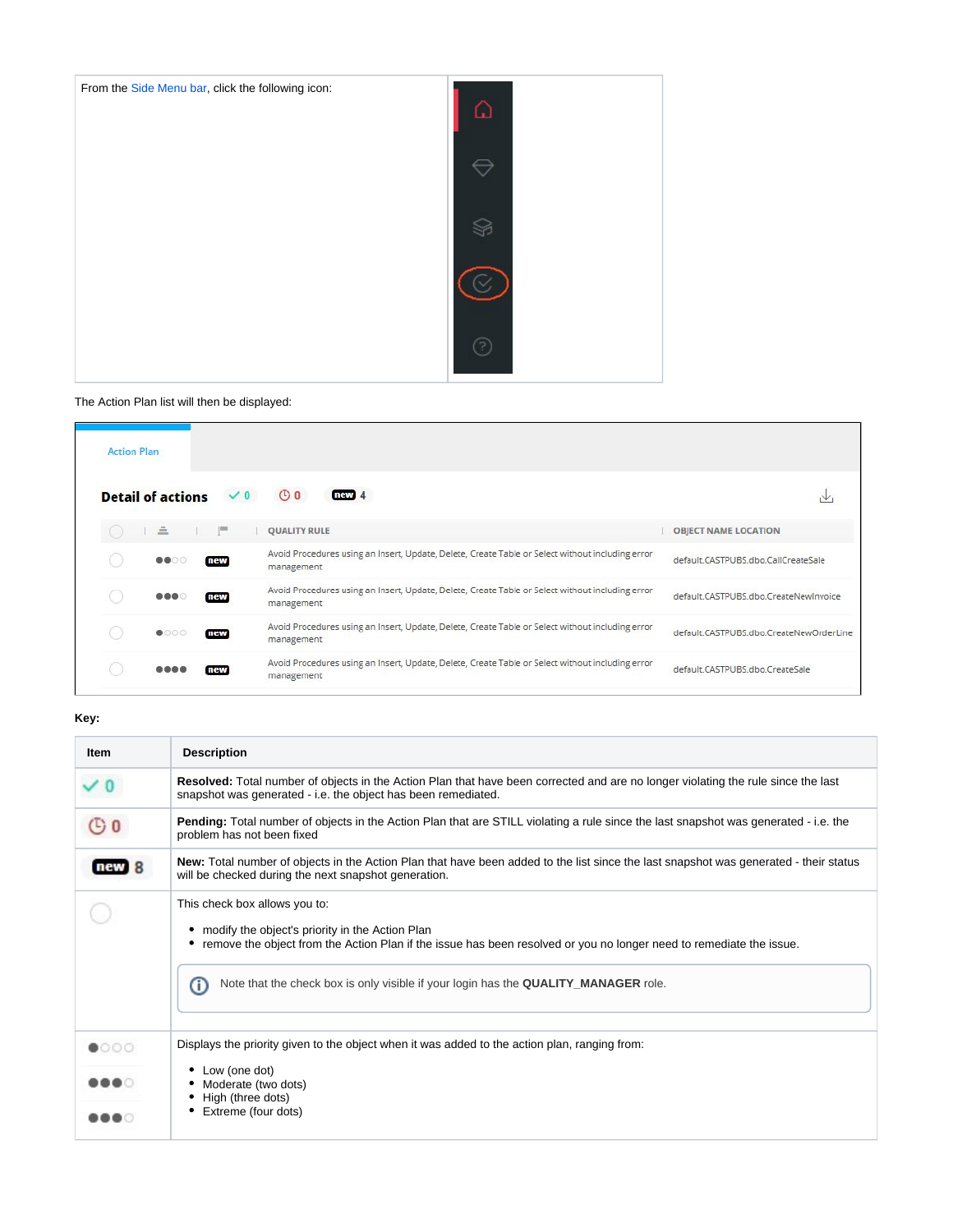| <b>Status</b>                  | Displays the status of the object in the Action Plan:                                                                                                  |
|--------------------------------|--------------------------------------------------------------------------------------------------------------------------------------------------------|
|                                | • Resolved<br>• Pendina<br>$\bullet$ New<br>See the sections in the table above which explain these statuses in full.                                  |
| <b>Quality Rule</b>            | The name of the Quality Rule for which the object has been added to the Action Plan (objects can appear multiple times in the Action<br>Plan).         |
| <b>Object Name</b><br>Location | The name of and information about the object that has been added to the Action Plan for remediation.                                                   |
|                                | Use this option to export the contents of the Action Plan to an Excel file. See Exporting data to Microsoft Excel file format for more<br>information. |

# <span id="page-2-0"></span>Adding objects to the Action Plan

If you would like to add an object to the Action Plan:

- Drill down and select an item at Quality Rule, Distribution or Measure level
- $\bullet$ A circular checkbox will be visible in each object description row (highlighted in the image below in a red rectangle) - if you do not see this circular checkbox, then your login does not have the **QUALITY\_MANAGER** role:



• Place a check mark in the circular checkbox alongside the object that you want to add to the Action Plan - the Action Plan button will then become visible as shown below:

| $\beta$                                   | <b>Violations</b> |                                       | ACTION PLAN V | s<br>$\vee$<br>X |
|-------------------------------------------|-------------------|---------------------------------------|---------------|------------------|
| $\sim$<br>$\frac{1}{2}$<br>$\sim$<br>---- | <b>PLAN</b>       | <b>OBJECT NAME LOCATION</b>           | <b>RISK</b>   | <b>STATUS</b>    |
|                                           |                   | default.CASTPUBS.dbo.CreateSale       | 500           | Added            |
| 局                                         |                   | default.CASTPUBS.dbo.CallCreateSale   | 478           | Added            |
|                                           |                   | default.CASTPUBS.dbo.CreateNewInvoice | 284           | Added            |
|                                           |                   | default.CASTPUBS.dbo.CreateNewOrders  | 284           | Added            |

Now click the **Action Plan button** and select the **level of priority** you would like to assign to the object: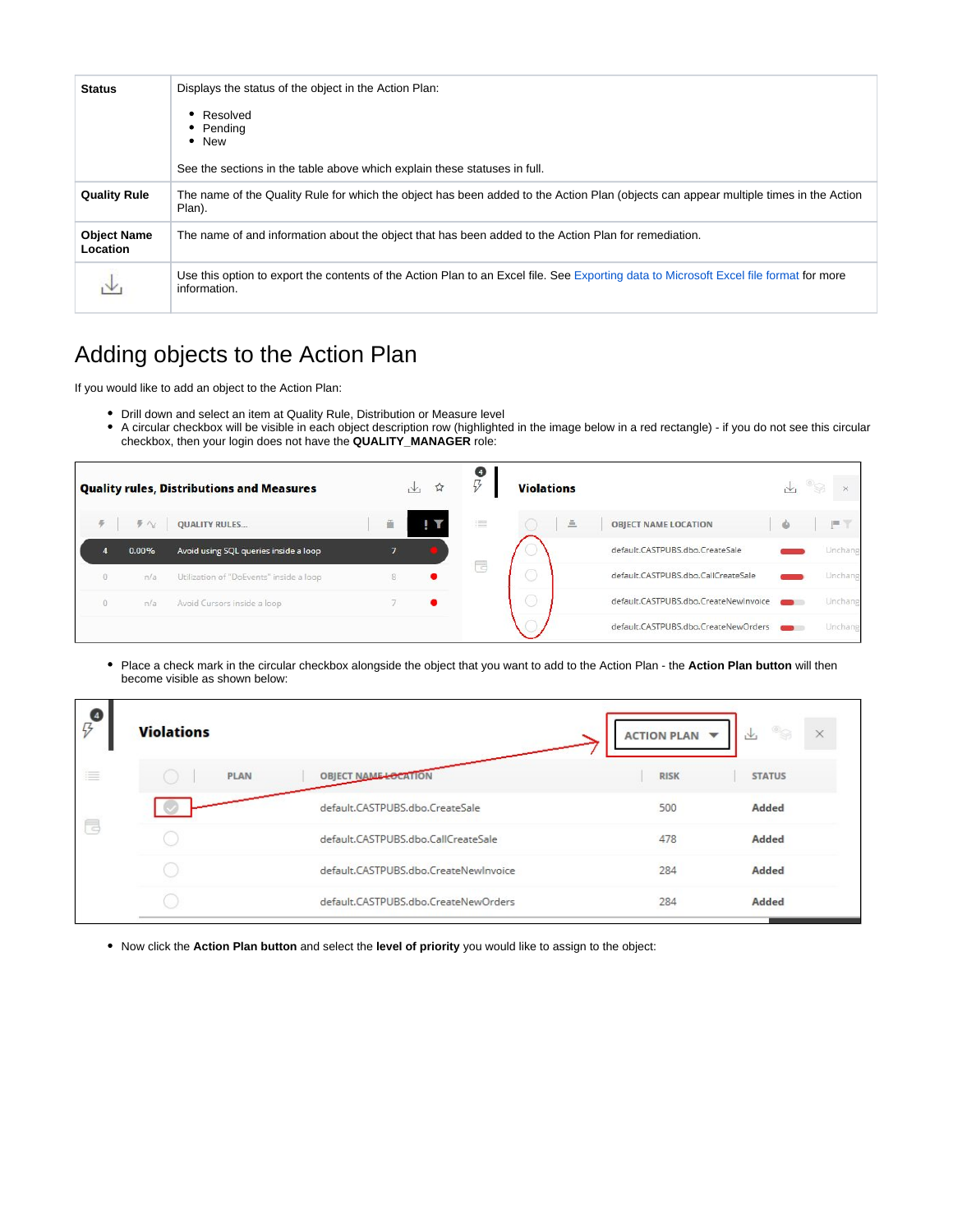|                   | <b>ACTION PLAN</b>             |
|-------------------|--------------------------------|
| Select a priority |                                |
|                   | <b>OOO</b> Low Priority        |
|                   | <b>OO</b> Moderate Priority    |
|                   | <b>OOO</b> High Priority       |
|                   | <b>B</b> Extreme Priority      |
|                   | <b>Remove From Action Plan</b> |

In this example, we have selected the **High Priority** level - the **Plan** column is then updated with the new Action Plan status for the object:

| $\boldsymbol{\beta}$ | <b>Violations</b> |             |                                       |          | ❤<br>$\downarrow$<br>× |
|----------------------|-------------------|-------------|---------------------------------------|----------|------------------------|
| 這<br>$\frac{1}{2}$   |                   | <b>PLAN</b> | <b>OBJECT NAME LOCATION</b>           | $RISK -$ | <b>STATUS</b>          |
|                      |                   |             | default.CASTPUBS.dbo.CreateSale       | 500      | Added                  |
| t                    |                   |             | default.CASTPUBS.dbo.CallCreateSale   | 478      | Added                  |
|                      |                   |             | default.CASTPUBS.dbo.CreateNewInvoice | 284      | Added                  |
|                      |                   |             | default.CASTPUBS.dbo.CreateNewOrders  | 284      | Added                  |

|  | (i) Note that you can add multiple objects to the Action Plan in one go by using the multi checkbox to select all objects under the Quality Rule /Distribution/Measure: |
|--|-------------------------------------------------------------------------------------------------------------------------------------------------------------------------|
|--|-------------------------------------------------------------------------------------------------------------------------------------------------------------------------|

| 4/3 | <b>Violations</b> |             |                                       |
|-----|-------------------|-------------|---------------------------------------|
| 津   |                   | <b>PLAN</b> | <b>OBJECT NAME LOCATION</b>           |
|     |                   | .           | default.CASTPUBS.dbo.CreateSale       |
| E.  |                   |             | default.CASTPUBS.dbo.CallCreateSale   |
|     |                   |             | default.CASTPUBS.dbo.CreateNewInvoice |
|     |                   |             | default.CASTPUBS.dbo.CreateNewOrders  |

<span id="page-3-0"></span>Removing objects from the Action Plan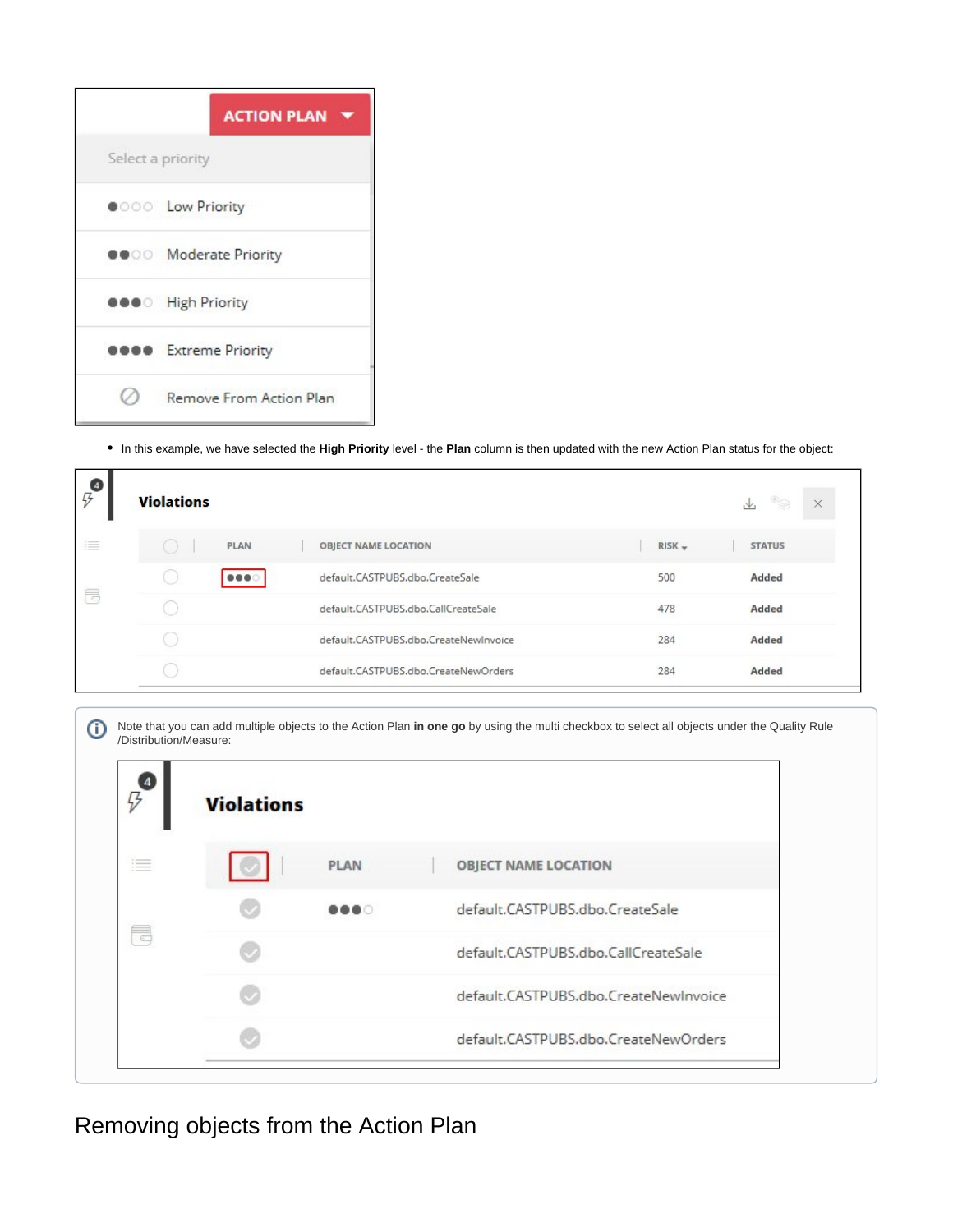If you would like to remove an object that has already been added to the Action Plan, you can do so as follows:

### <span id="page-4-0"></span>Using the Action Plan

The easiest method is to:

- Access the Action Plan from the **side menu bar**, or from the **Action Plan tile** on the "home" page
- Select the object or use the multi checkbox to select all objects under the Quality Rule/Distribution/Measure:

| <b>Action Plan</b> |                                            |                                                                                                       |                                                                                   |
|--------------------|--------------------------------------------|-------------------------------------------------------------------------------------------------------|-----------------------------------------------------------------------------------|
|                    | <b>Detail of actions</b><br>$\checkmark$ 0 | $\bigcirc$ 0<br>$n$ av $4$                                                                            | <b>ACTION PLAN V</b>                                                              |
|                    | A.                                         | <b>QUALITY RULE</b>                                                                                   | Select a priority                                                                 |
| $\circ$            | <b>8800</b><br>new                         | Avaid Droceuures using an Insert, Update, Delete, Create Table or Select without inclui<br>management | Low Priority<br>$\bullet$ 000                                                     |
|                    | $\bullet\bullet\bullet$<br>new             | Avoid Procedures using an Insert, Update, Delete, Create Table or Select without inclui<br>management | <b>Moderate Priority</b><br>                                                      |
|                    | $\bullet$ 000<br>new                       | Avoid Procedures using an Insert, Update, Delete, Create Table or Select without inclui<br>management | <b>High Priority</b><br>$\begin{array}{c} \bullet\bullet\bullet\circ \end{array}$ |
|                    | new                                        | Avoid Procedures using an Insert, Update, Delete, Create Table or Select without inclui               | <b>Extreme Priority</b>                                                           |
|                    |                                            | management                                                                                            | Remove From Action Plan                                                           |

Then click the Action Plan button and select the **Remove From Action Plan** option as shown above.

• All selected objects will now be reset and will no longer be part of the Action Plan.

#### <span id="page-4-1"></span>Using the Quality Investigation view

- Drill down to the Quality Rule, Distribution or Measure level that contains the violations that you have added already to the Action Plan the **Priority** column should be populated with a priority level to indicate that the violation has been added to the Action Plan.
- Select the object or use the multi checkbox to select all objects under the Quality Rule/Distribution/Measure:

| <b>Violations</b> |                 |      |                                                                                  | ACTION PLAN V               | $\vee$<br>$\times$ |
|-------------------|-----------------|------|----------------------------------------------------------------------------------|-----------------------------|--------------------|
|                   | <b>PRIORITY</b> |      | Select a priority                                                                |                             | <b>STATUS</b>      |
|                   |                 | defa |                                                                                  | <b>OOO</b> Low Priority     | Unchanged          |
|                   | . .             | defa |                                                                                  | <b>OO</b> Moderate Priority | Unchanged          |
|                   | $\bullet$ 000   | defa | $\begin{array}{ccccc} \bullet & \bullet & \bullet & \circ \end{array}$           | <b>High Priority</b>        | Unchanged          |
|                   |                 | defa |                                                                                  |                             | Unchanged          |
|                   |                 | defa | $\begin{array}{ccc} \bullet & \bullet & \bullet & \bullet & \bullet \end{array}$ | <b>Extreme Priority</b>     | Unchanged          |
|                   |                 | defa | Ω                                                                                | Remove From Action Plan     | Unchanged          |
|                   |                 |      |                                                                                  |                             |                    |

Then click the Action Plan button and select the **Remove From Action Plan** option as shown above.

All selected objects will now be reset and will no longer be part of the Action Plan.

<span id="page-4-2"></span>Updating objects that are already present in the Action Plan